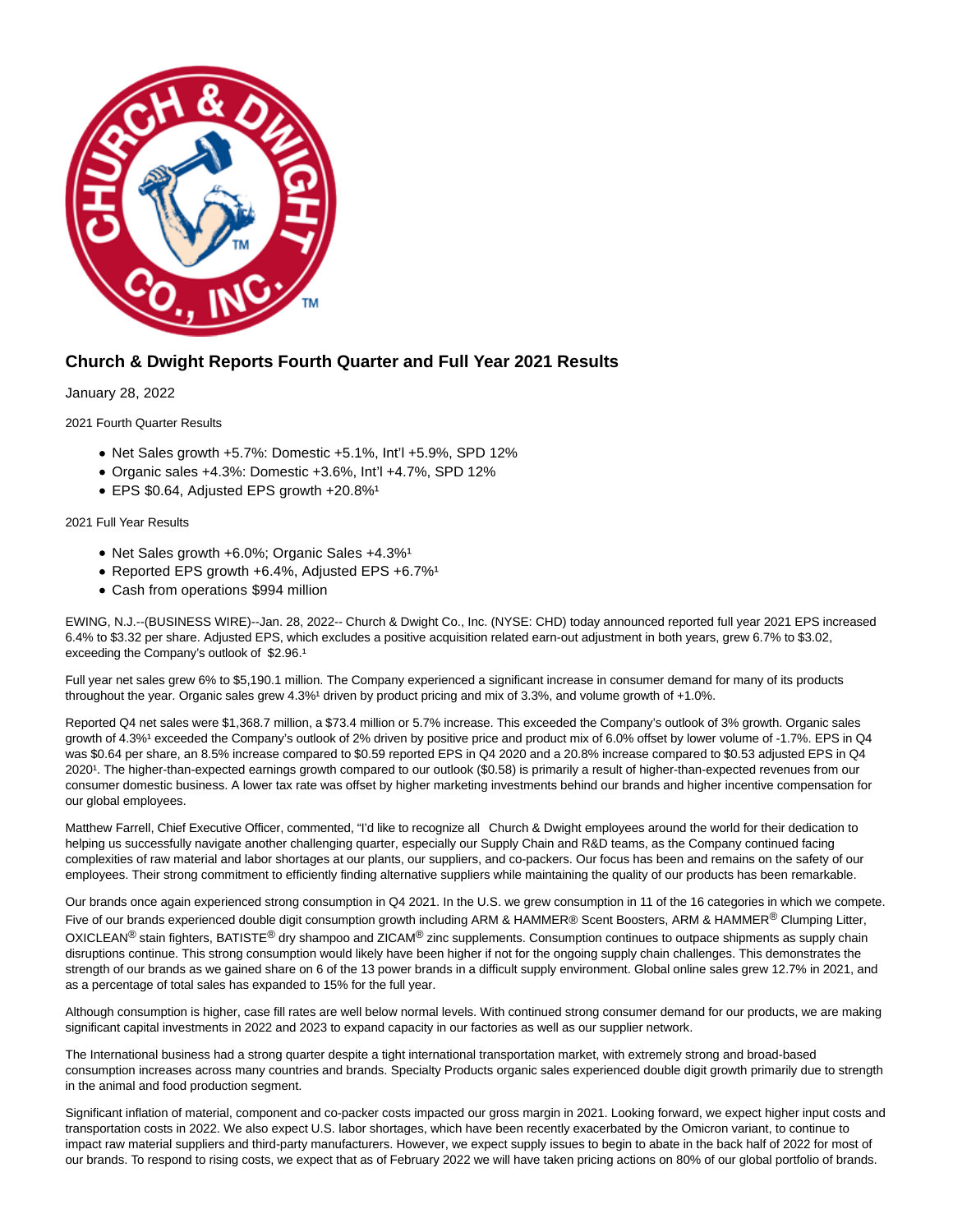We will continue to analyze additional pricing actions. We remain focused on generating superior results both in the short and long term.

On another front, we closed on the THERABREATH® acquisition in late December. THERABREATH® is the #2 brand in the non-alcohol based oral rinse category in the United States. THERABREATH® is a perfect fit for our Oral Care business, with \$100 million of sales projected for 2022, high gross margins, and the ability to deliver annual sales growth that exceeds our 3% Evergreen growth model thereafter. The non-alcohol rinse sub-category has outgrown the broader mouthwash category and THERABREATH ® has experienced the strongest growth in the sub-category over the past few years. We expect a long runway for growth by leveraging our existing sales force and geographical footprint."

## **Fourth Quarter Review**

**Consumer Domestic** net sales were \$1,041.7 million, a \$50.8 million or 5.1% increase versus prior year driven by household and personal care sales growth. Organic sales increased 3.6%<sup>1</sup> due to positive price and product mix (+7%), offset by volume (-3.4%). Growth was led by ARM & HAMMER<sup>®</sup> clumping cat litter, OXICLEAN<sup>®</sup> stain fighter powder, ARM & HAMMER<sup>®</sup> liquid detergent, BATISTE<sup>®</sup> dry shampoo, and ARM & HAMMER<sup>®</sup> scent boosters.

**Consumer International** net sales were \$242 million, a \$13.5 million or a 5.9% increase, primarily driven by the Global Markets Group. Organic sales increased 4.7%<sup>1</sup> due to higher volume (+4.2%). Organic sales growth was driven primarily by FEMFRESH®, VITAFUSION®, STERIMAR®, NAIR®, and OXICLEAN<sup>®</sup> in the Global Markets Group.

**Specialty Products** net sales were \$85 million, a \$9.1 million or a 12% increase. Organic sales increased primarily due to higher price (9%) and volume (3%). Both dairy and non-dairy sales were up, with a significant contribution due to pricing in reaction to inflationary pressure.

**Gross margin** decreased 50 basis points to 42.5% due to the impact of higher manufacturing costs, net of pricing and productivity.

**Marketing expense** was \$201.1 million, which was flat vs prior year. Marketing expense as a percentage of net sales decreased 90 basis points to 14.7%. Q4 was the highest quarter of the year for marketing spending as we took the opportunity to invest incrementally behind our personal care brands that had stronger fill rates.

**Selling, general, and administrative expense (SG&A)** was \$203.7 million or 14.9% of net sales on a reported basis, a 210 basis points increase, and 50 basis points increase on an adjusted basis. This increase is primarily due to asset write-offs, acquisition costs and higher compensation-related costs.

**Income from Operations** was \$176.4 million or 12.9% of net sales.

**Other Expense** of \$12.3 million declined slightly due to lower interest expense resulting from lower average debt outstanding.

**The effective tax rate** declined to 3.7% compared to 15.1% in 2020. The decrease is due to higher stock option exercises. The 2021 full year rate was 19.8% compared to the 2020 full year rate of 19.3%.

#### **Operating Cash Flow**

For the full year 2021, cash from operating activities was \$993.8 million, an increase of \$3.5 million due to higher cash earnings offset by an investment in working capital as we continue to build back inventory safety stock levels. Capital expenditures for the full year were \$118.8 million, a \$19.9 million increase from the prior year due to manufacturing capacity investments.

At December 31, 2021, cash on hand was \$240.6 million, while total debt was \$2.56 billion.

#### **4% Dividend Increase and Share Repurchase**

The Company's Board of Directors declared a 4% increase in the quarterly dividend from \$0.2525 to \$0.2625 per share, equivalent to an annual dividend of \$1.05 per share. This raises the annual dividend payout from \$248 million to approximately \$255 million. The quarterly dividend will be payable March 1st, 2022 to stockholders of record at the close of business on February 15th, 2022. This is the 26th consecutive year in which the Company has increased the dividend. The Company has paid a consecutive quarterly dividend for 121 years.

In Q4, the company spent \$445.1 million to repurchase 4.57 million shares of common stock via open market transactions and as part of an ASR (Accelerated Share Repurchase). A total of \$500 million was spent on 5.23 million shares in full year 2021. Currently, the Company has approximately 242 million shares outstanding.

Mr. Farrell commented, "These actions reflect the Company's desire for stockholders to benefit from our strong cash generation and is an indication of our confidence in the continuation of the Company's strong performance. The Company expects to continue to generate significant cash flow. Our robust cash flow enables us to return cash to our stockholders while maintaining significant financial flexibility to aggressively pursue acquisitions."

## **2022 New Products**

Mr. Farrell commented, "Product innovation continues to be a big driver of our success. We are excited about our new product launches in 2022.

In the Health and Wellbeing portfolio, the VITAFUSION® brand has launched 2 in 1 BI-LAYER GUMMIES, which brings two benefits to the consumer (Multi vitamin + Immune / Beauty), with two flavors and two colors in the same gummy. The VITAFUSION® brand has also launched an Ashwaganda gummy line. The ZICAM<sup>®</sup> brand is launching the first immune supplement gummies for daily and nighttime immune support with Zinc + Vitamins C&D. We are also launching several TROJAN<sup>®</sup> condom varieties targeting an expanding consumer niche, including TROJAN<sup>®</sup> ULTRAFIT <sup>TM</sup> condoms, and TROJAN® BARESKIN RAW TM condoms.

In Specialty Hair care, the BATISTE<sup>®</sup> brand is launching a Leave-in Hair Mask, which nourishes the hair and moisturizes without any rinsing needed. Additionally, FLAWLESS<sup>®</sup> continues to capitalize on the At-Home Beauty and self-care trends with a FLAWLESS<sup>®</sup> Bikini line.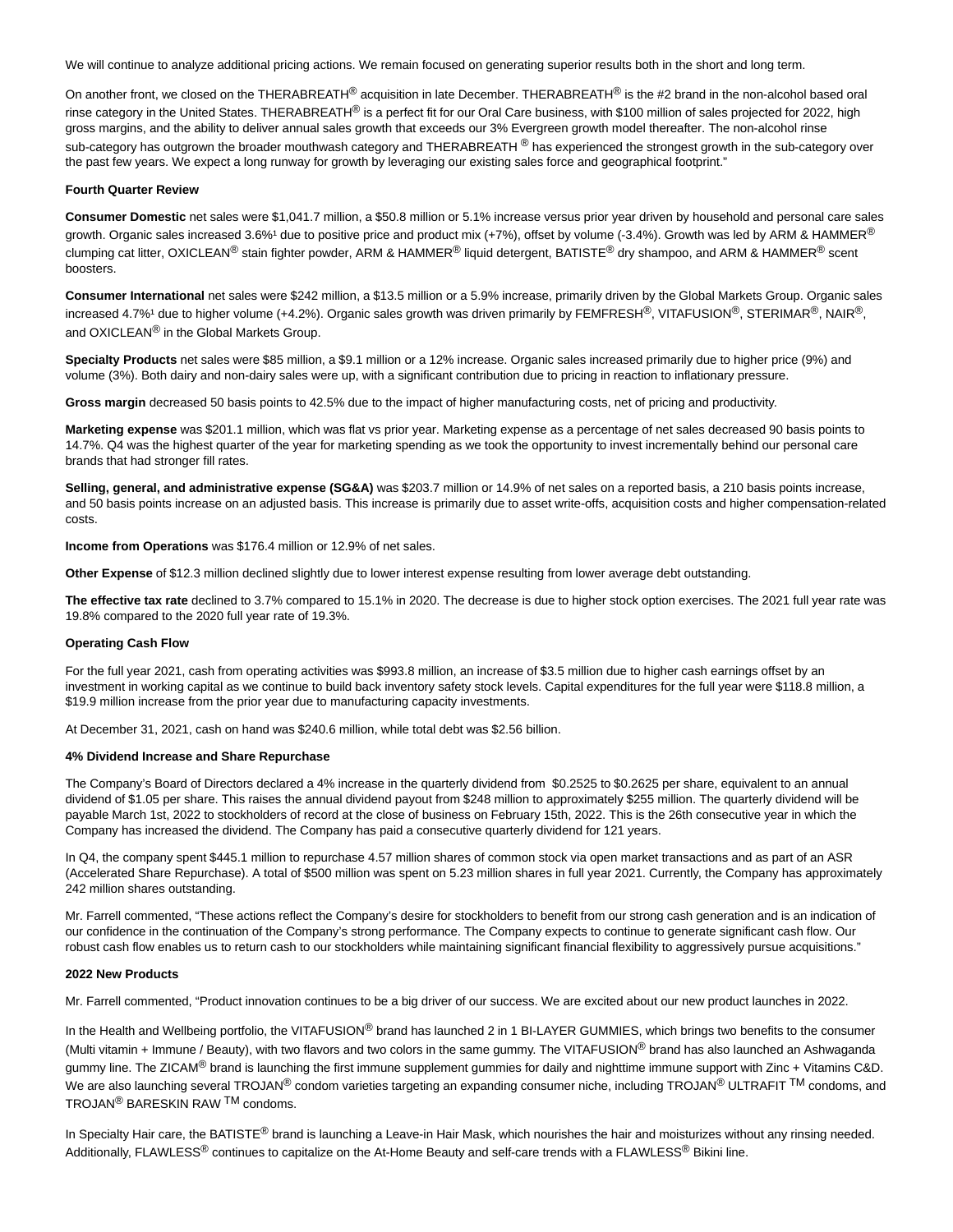In the fabric care portfolio, we are entering a new segment with ARM & HAMMER® Baby Hypoallergenic Detergent, which has zero preservatives, phosphates or dyes. It is EPA Safer Choice certified and gentler on baby's skin.

In the personal care portfolio we are launching SPINBRUSH<sup>®</sup> CLEAR AND CLEAN  $TM$ , an innovative gender-neutral toothbrush that allows the consumer to see the movement of the toothbrush mechanism creating a dynamic consumer experience. We are launching the first Kid's toothpaste with 100% natural ARM & HAMMER® baking soda with a fruity bubble flavor, combining baking soda which is good for oral health and a great flavor".

### **Outlook for 2022**

Mr. Farrell stated, "The Company is exiting 2021 with strong momentum. Our categories on average grew 6% in 2021, our brands are gaining share in many categories despite supply chain disruptions, and we are investing behind our brands and in capacity for the long term. We expect 2022 to be another strong year for our brands. We expect full year 2022 reported sales growth to be approximately 5%-8% and organic sales growth to be approximately 3%-6% after posting 4.3% organic growth in 2021.<sup>1</sup>

In 2022, we expect several categories to remain at elevated consumption levels, including gummy vitamins, laundry, laundry additives, hair growth supplements, and cat litter. Continuing the trend that we saw in 2021 with respect to gummy vitamins, household penetration is increasing, and existing households are consuming more vitamins".

Mr. Farrell continued, "We expect incremental cost inflation of \$155 million versus 2021. We are committed to offsetting inflation with price. In 2022, we expect to experience higher inflation at a faster rate than our price increases take effect. However, as we enter 2023, we expect inflation to be fully offset by previously announced price increases plus anticipated incremental price actions in 2022.

We estimate full year EPS of \$3.14 to \$3.26, an increase of 4%-8% compared to prior year adjusted EPS<sup>1</sup>, driven by operating income growth (10%+) offset by a significant increase in our effective tax rate. The 2022 effective tax rate is expected to be approximately 23%, an increase of 320 basis points. Both the EPS range (4%-8%) and the Net Sales range (5%-8%) are influenced by the timing of supply chain improvements. This reflects continued strong business performance in-line with our Evergreen model.

We expect full year reported gross margin to be down versus 2021, as we expect inflation to be partially offset by pricing and productivity. To the extent supply chain issues abate in the second half of 2022, we would expect promotional levels to normalize back to historical levels. Marketing spend in dollars is expected to increase in 2022.

We expect operating profit margin expansion of 60 to 70 basis points compared to prior year adjusted operating margin, which exceeds the targets of our Evergreen model.<sup>1</sup> Cash flow from operations is expected to be approximately \$920 million as we increase safety stock inventory levels<sup>2</sup>. We expect the THERABREATH <sup>®</sup> brand to be fully integrated by the end of 2022 and we continue to pursue accretive acquisitions that meet our strict criteria.

For Q1, we expect reported sales growth of approximately 3-4%, organic sales growth of approximately 1-2%1, and the largest gross margin contraction of the year as we experience higher inflation ahead of the latest round of price increases (30% of the announced 80% pricing increases goes into effect late February). As a result we expect EPS of \$0.75 per share, a 9.6% decrease over last year's adjusted Q1 EPS.<sup>1</sup>

<sup>1</sup> See non-GAAP reporting reconciliations included at the end of this release. Except for organic sales, the Company's 2022 outlook does not include adjustments from reported amounts.

<sup>2</sup> The Company's 2022 cash flow from operations outlook does not include any operating cash flow impact from the settlement of hedges related to anticipated debt issuances since the value of the hedges are highly dependent on interest rate movements which we are unable to provide without unreasonable effort.

Church & Dwight Co., Inc. (NYSE: CHD) will host a conference call to discuss fourth quarter and year end 2021 results on January 28, 2022 at 10:00 a.m. (ET). The presentation will broadcast online a[t investor.churchdwight.com/investors/news-events.](https://cts.businesswire.com/ct/CT?id=smartlink&url=http%3A%2F%2Finvestor.churchdwight.com%2Finvestors%2Fnews-events&esheet=52570376&newsitemid=20220128005104&lan=en-US&anchor=investor.churchdwight.com%2Finvestors%2Fnews-events&index=1&md5=f9e3382b77a59d0e042e37f585d40cbb) Click on Church & Dwight Co., Inc. Analyst Day 2022 to register for the webcast. For "listen only", dial 877-322-9846 within the U.S. and Canada, or 631-291-4539 internationally, using access code 6747988. A replay will be available two hours after the call and until February 4, 2022 at 855-859-2056 using the same access code.

Church & Dwight Co., Inc. (NYSE: CHD) founded in 1846, is the leading U.S. producer of sodium bicarbonate, popularly known as baking soda. The Company manufactures and markets a wide range of personal care, household, and specialty products under recognized brand names such as ARM & HAMMER®, TROJAN®, OXICLEAN®, SPINBRUSH®, FIRST RESPONSE®, NAIR®, ORAJEL®, XTRA®, L'IL CRITTERS ® and VITAFUSION®, BATISTE<sup>®</sup>, WATERPIK<sup>®</sup>, FLAWLESS<sup>®</sup>, ZICAM<sup>®</sup> and THERABREATH<sup>®</sup>. These fourteen key brands represent approximately 80% of the Company's products sales. For more information, visit the Company's website.

Church & Dwight has a strong heritage of commitment to people and the planet. In the early 1900's, we began using recycled paperboard for all packaging of household products. Today, virtually all our paperboard packaging is from certified, sustainable sources. In 1970, the ARM & HAMMER® brand introduced the first nationally distributed, phosphate-free detergent. That same year, Church & Dwight was honored to be the sole corporate sponsor of the first annual Earth Day. In 2020, our continued progress earned public recognition, including the 2020 Newsweek's Most Sustainable Companies list, the EPA's Green Power Partnership Top 100 list, the 2020 Forbes Magazine: Americas Best-in-State Employer Award and the FTSE4Good Index Series.

For more information, see the Church & Dwight 2020 Sustainability Report at: [https://churchdwight.com/responsibility/](https://cts.businesswire.com/ct/CT?id=smartlink&url=https%3A%2F%2Fchurchdwight.com%2Fresponsibility%2F&esheet=52570376&newsitemid=20220128005104&lan=en-US&anchor=https%3A%2F%2Fchurchdwight.com%2Fresponsibility%2F&index=2&md5=354d413d78a4b73b32fecd0c6f294236)

**This press release contains forward-looking statements, including, among others, statements relating to net sales and earnings growth; the impact of the COVID-19 pandemic and the Company's response; gross margin changes; trade, marketing, and SG&A spending; sufficiency of cash flows from operations; earnings per share; cost savings programs; consumer demand and spending; the effects of competition; the effect of product mix; volume growth, including the effects of new product launches into new and existing categories; the impact of acquisitions (including earn-outs); and capital expenditures. Other forward-looking statements in this release may be identified by the use of such terms as "may," "could," "expect," "intend," "believe," "plan," "estimate," "forecast," "project," "anticipate," "to be," "to make" or**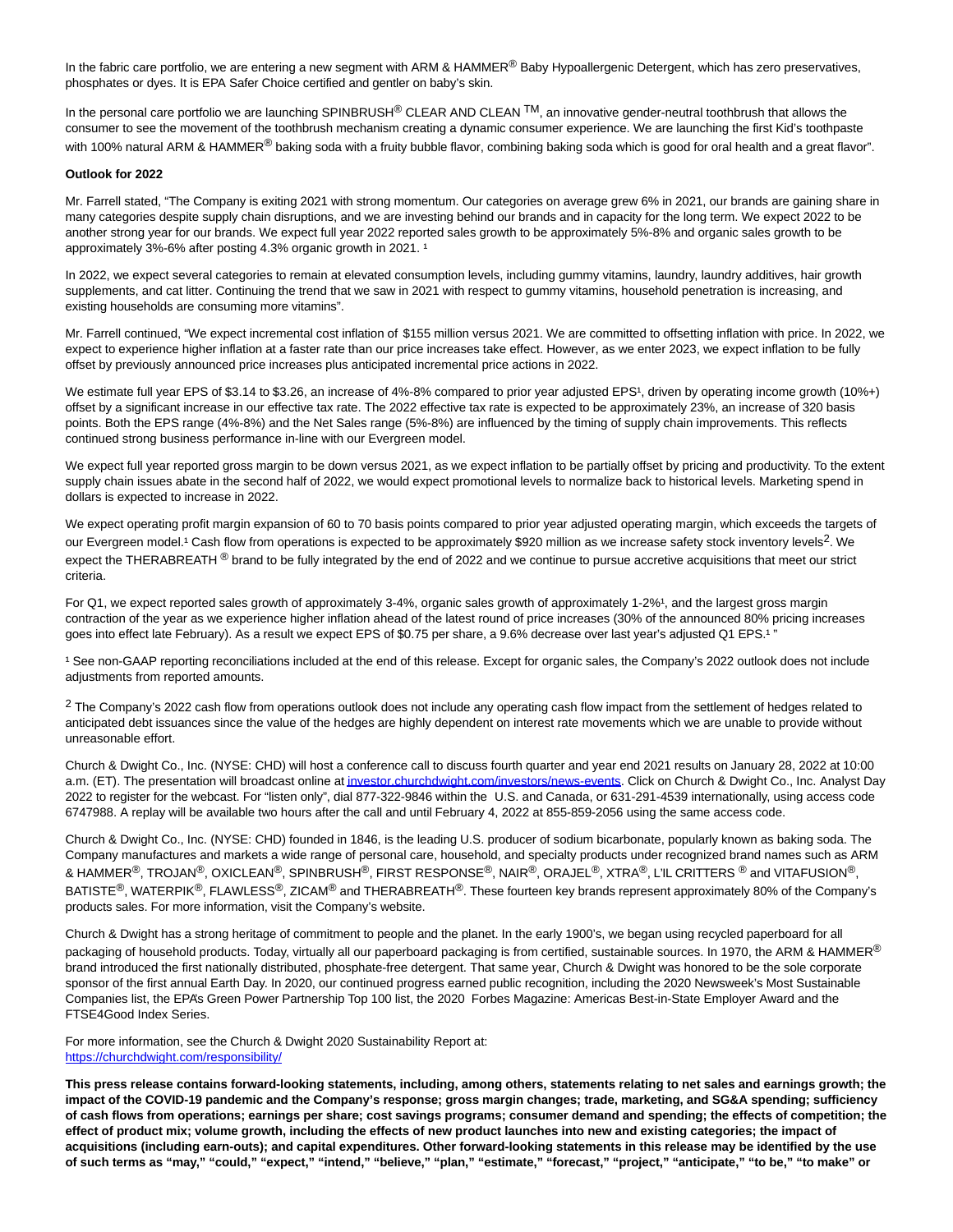**other comparable terms. These statements represent the intentions, plans, expectations and beliefs of the Company, and are based on assumptions that the Company believes are reasonable but may prove to be incorrect. In addition, these statements are subject to risks, uncertainties and other factors, many of which are outside the Company's control and could cause actual results to differ materially from such forward-looking statements. Factors that could cause such differences include a decline in market growth, retailer distribution and consumer demand (as a result of, among other things, political, economic and marketplace conditions and events); including those relating to the outbreak of contagious diseases; other impacts of the COVID-19 pandemic and its impact on the Company's operations, customers, suppliers, employees, and other constituents, and market volatility and impact on the economy (including causing recessionary conditions), resulting from global, nationwide or local or regional outbreaks or increases in infections, new variants, and the risk that the Company will not be able to successfully execute its response plans with respect to the pandemic or localized outbreaks and the corresponding uncertainty; the impact of regulatory changes or policies associated with the COVID-19 pandemic, including continuing or renewed shutdowns of retail and other businesses in various jurisdictions; the impact of continued shifts in consumer behavior, including accelerating shifts to online shopping; unanticipated increases in raw material and energy prices or other inflationary pressures; delays and increased costs in manufacturing or distribution; increases in transportation costs; labor shortages; the impact of price increases for our products; the impact of supply chain disruptions; the impact of inclement weather on raw material and transportation costs; adverse developments affecting the financial condition of major customers and suppliers; changes in marketing and promotional spending; growth or declines in various product categories and the impact of customer actions in response to changes in consumer demand and the economy, including increasing shelf space of private label products; consumer and competitor reaction to, and customer acceptance of, new product introductions and features; the Company's ability to maintain product quality and characteristics at a level acceptable to our customers and consumers; disruptions in the banking system and financial markets; foreign currency exchange rate fluctuations; implications of the United Kingdom's withdrawal from the European Union; transition to, and shifting economic policies in the United States; potential changes in export/import and trade laws, regulations and policies of the United States and other countries, including any increased trade restrictions or tariffs, including the actual and potential effect of tariffs on Chinese goods imposed by the United States; increased or changing regulation regarding the Company's products in the United States and other countries where it or its suppliers operate; market volatility; issues relating to the Company's information technology and controls; the impact of natural disasters, including those related to climate change, on the Company and its customers and suppliers, including third party information technology service providers; the integration of acquisitions or divestiture of assets; the outcome of contingencies, including litigation, pending regulatory proceedings and environmental matters; and changes in the regulatory environment.**

**For a description of additional factors that could cause actual results to differ materially from the forward-looking statements, please see Item 1A, "Risk Factors" in the Company's annual report on Form 10-K and quarterly reports on Form 10-Q. The Company undertakes no obligation to publicly update any forward-looking statements, whether as a result of new information, future events or otherwise, except as required by the U.S. federal securities laws. You are advised, however, to consult any further disclosures the Company makes on related subjects in its filings with the United States Securities and Exchange Commission.**

**This press release also contains non-GAAP financial information. Management uses this information in its internal analysis of results and believes that this information may be informative to investors in gauging the quality of the Company's financial performance, identifying trends in its results and providing meaningful period-to-period comparisons. The Company has included reconciliations of these non-GAAP financial measures to the most directly comparable financial measure calculated in accordance with GAAP. See the end of this press release for these reconciliations. These non-GAAP financial measures should not be considered in isolation or as a substitute for the comparable GAAP measures. In addition, these non-GAAP financial measures may not be the same as similar measures provided by other companies due to potential differences in methods of calculation and items being excluded. They should be read in connection with the Company's financial statements presented in accordance with GAAP.**

### **CHURCH & DWIGHT CO., INC. AND SUBSIDIARIES**

Condensed Consolidated Statements of Income (Unaudited)

|                                              | <b>Three Months Ended</b> |           | <b>Twelve Months Ended</b>                          |           |  |  |
|----------------------------------------------|---------------------------|-----------|-----------------------------------------------------|-----------|--|--|
|                                              |                           |           | December 31, December 31, December 31, December 31, |           |  |  |
| (In millions, except per share data)         | 2021                      | 2020      | 2021                                                | 2020      |  |  |
| <b>Net Sales</b>                             | \$1,368.7                 | \$1,295.3 | \$5,190.1                                           | \$4,895.8 |  |  |
| Cost of sales                                | 787.5                     | 737.9     | 2,926.6                                             | 2,681.6   |  |  |
| <b>Gross Profit</b>                          | 581.2                     | 557.4     | 2,263.5                                             | 2,214.2   |  |  |
| Marketing expenses                           | 201.1                     | 201.6     | 577.7                                               | 591.2     |  |  |
| Selling, general and administrative expenses | 203.7                     | 165.2     | 606.7                                               | 593.3     |  |  |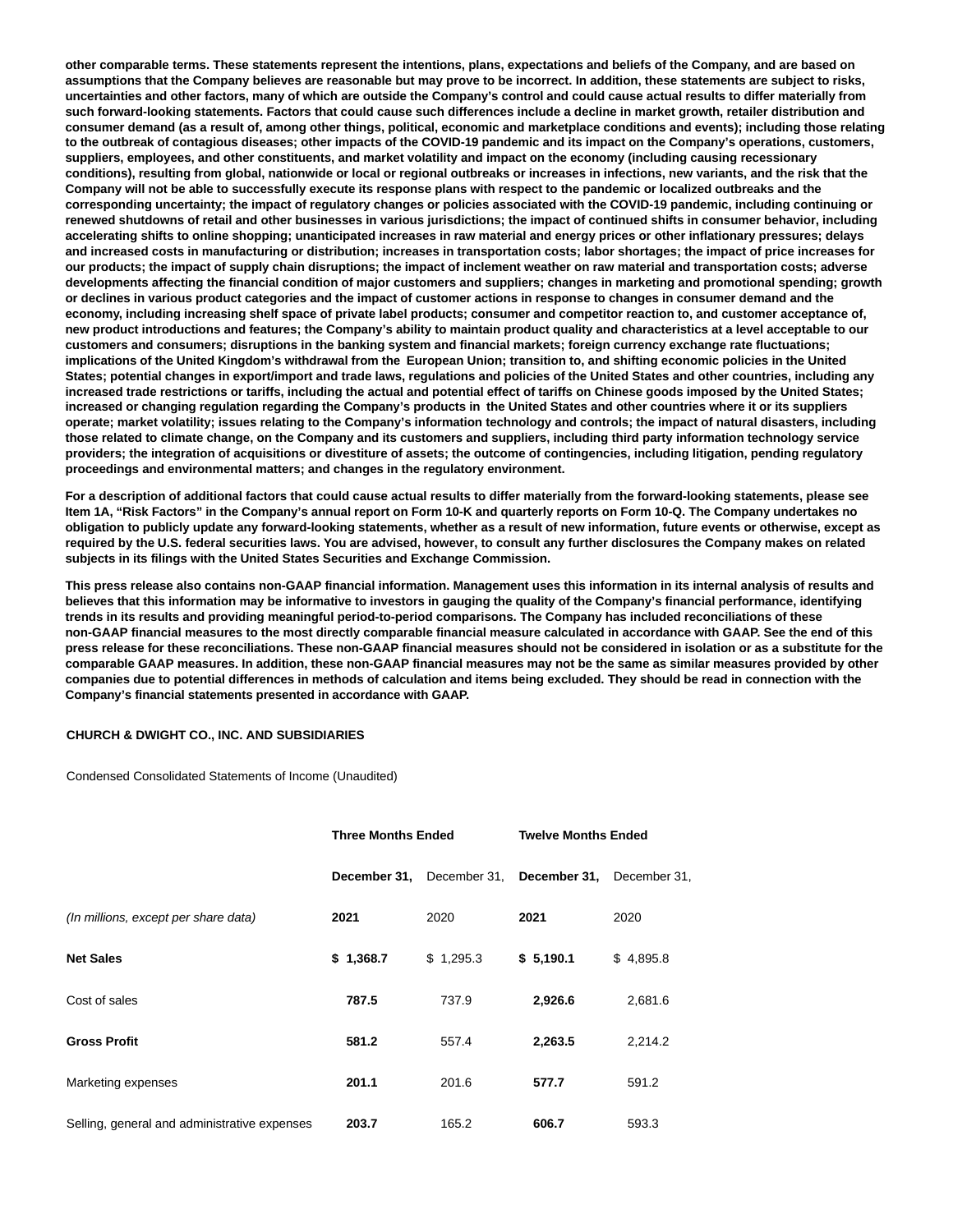| <b>Income from Operations</b>                 | 176.4   |   | 190.6   |               | 1,079.1 |   | 1,029.7 |  |
|-----------------------------------------------|---------|---|---------|---------------|---------|---|---------|--|
| Equity in earnings of affiliates              | 2.0     |   | 1.2     |               | 9.4     |   | 6.7     |  |
| Other income (expense), net                   | (14.3)  | 1 | (14.9)  | $\mathcal{E}$ | (56.8)  | ) | (62.6)  |  |
| Income before Income Taxes                    | 164.1   |   | 176.9   |               | 1,031.7 |   | 973.8   |  |
| Income taxes                                  | 6.0     |   | 26.7    |               | 204.2   |   | 187.9   |  |
| Net Income                                    | \$158.1 |   | \$150.2 |               | \$827.5 |   | \$785.9 |  |
| Net Income per share - Basic                  | \$0.65  |   | \$0.61  |               | \$3.38  |   | \$3.18  |  |
| Net Income per share - Diluted                | \$0.64  |   | \$0.59  |               | \$3.32  |   | \$3.12  |  |
| Dividends per share                           | \$0.25  |   | \$0.24  |               | \$1.01  |   | \$0.96  |  |
| Weighted average shares outstanding - Basic   | 244.1   |   | 247.9   |               | 244.9   |   | 246.8   |  |
| Weighted average shares outstanding - Diluted | 248.7   |   | 253.0   |               | 249.6   |   | 252.2   |  |
|                                               |         |   |         |               |         |   |         |  |

# **CHURCH & DWIGHT CO., INC. AND SUBSIDIARIES**

Condensed Consolidated Balance Sheets (Unaudited)

| (Dollars in millions)                  | Dec. 31, 2021 Dec. 31, 2020 |         |
|----------------------------------------|-----------------------------|---------|
| <b>Assets</b>                          |                             |         |
| <b>Current Assets</b>                  |                             |         |
| Cash and Cash Equivalents              | \$240.6                     | \$183.1 |
| <b>Accounts Receivable</b>             | 405.5                       | 398.8   |
| Inventories                            | 535.4                       | 495.4   |
| <b>Other Current Assets</b>            | 51.9                        | 35.1    |
| <b>Total Current Assets</b>            | 1,233.4                     | 1,112.4 |
| Property, Plant and Equipment (Net)    | 652.7                       | 612.8   |
| <b>Equity Investment in Affiliates</b> | 9.1                         | 9.1     |
| Trade Names and Other Intangibles      | 3,494.3                     | 3,110.2 |
| Goodwill                               | 2,274.5                     | 2,229.6 |
| Other Long-Term Assets                 | 332.5                       | 340.4   |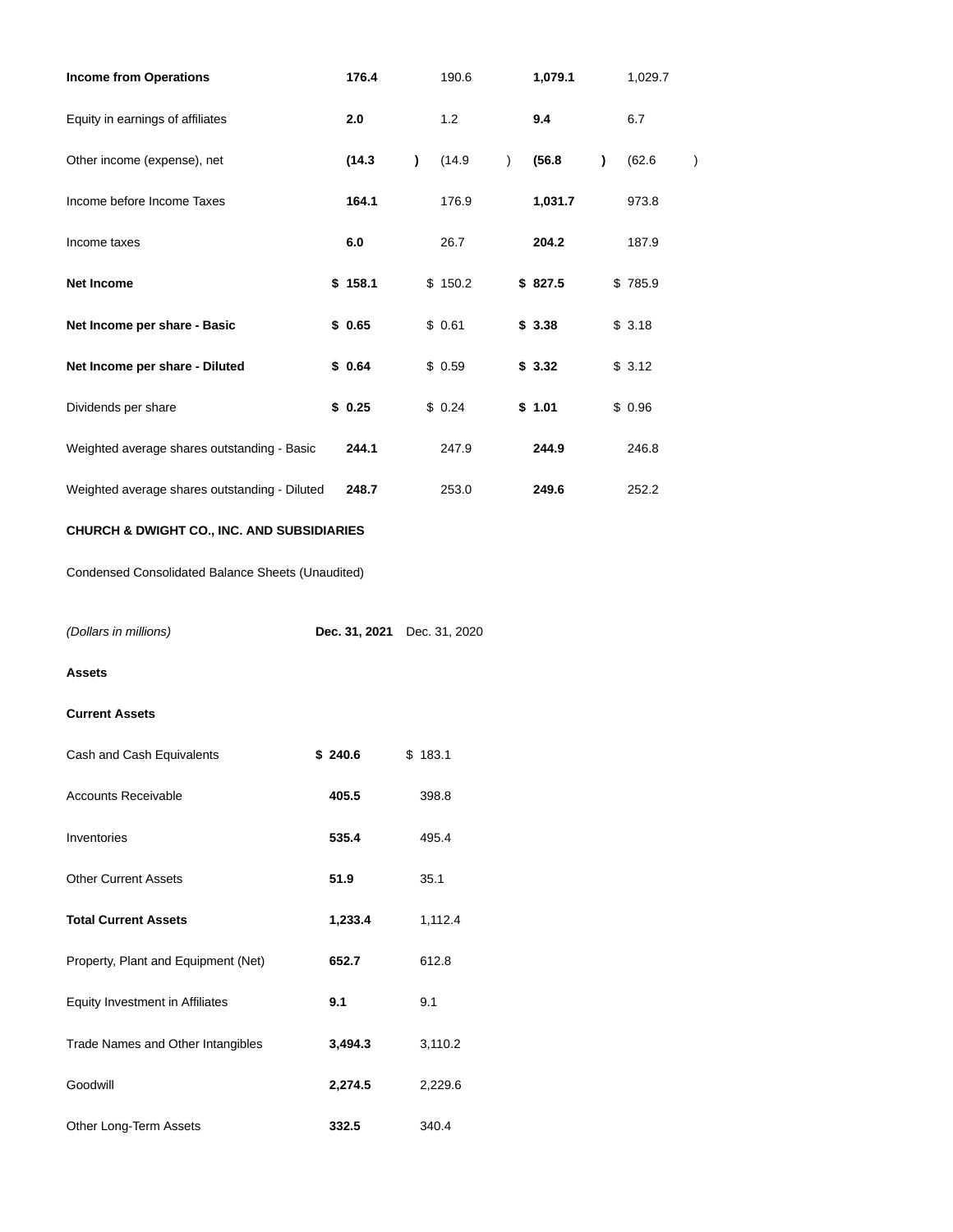| <b>Total Assets</b>                                  | \$7,996.5 | \$7,414.5 |
|------------------------------------------------------|-----------|-----------|
| <b>Liabilities and Stockholders' Equity</b>          |           |           |
| Short-Term Debt                                      | \$252.8   | \$351.4   |
| Current portion of Long-Term debt                    | 699.4     |           |
| <b>Other Current Liabilities</b>                     | 1,123.0   | 1,037.2   |
| <b>Total Current Liabilities</b>                     | 2,075.2   | 1,388.6   |
| Long-Term Debt                                       | 1,610.7   | 1,812.5   |
| Other Long-Term Liabilities                          | 1,077.4   | 1,193.0   |
| Stockholders' Equity                                 | 3,233.2   | 3,020.4   |
| Total Liabilities and Stockholders' Equity \$7,996.5 |           | \$7,414.5 |

# **CHURCH & DWIGHT CO., INC. AND SUBSIDIARIES**

Condensed Consolidated Statements of Cash Flow (Unaudited)

## **Twelve Months Ended**

|                                                          | December 31, December 31, |           |         |               |
|----------------------------------------------------------|---------------------------|-----------|---------|---------------|
| (Dollars in millions)                                    | 2021                      |           | 2020    |               |
| <b>Net Income</b>                                        | \$827.5                   |           | \$785.9 |               |
| Depreciation and amortization                            | 219.1                     |           | 189.7   |               |
| Change in fair value of business acquisition liabilities | (98.0)                    | $\lambda$ | (93.7)  | $\lambda$     |
| Deferred income taxes                                    | 20.3                      |           | 25.7    |               |
| Non-cash compensation                                    | 23.7                      |           | 21.5    |               |
| Gain on sale of assets                                   |                           |           | (3.0)   | $\mathcal{E}$ |
| Other                                                    | 18.5                      |           | 4.9     |               |
| <b>Subtotal</b>                                          | 1,011.1                   |           | 931.0   |               |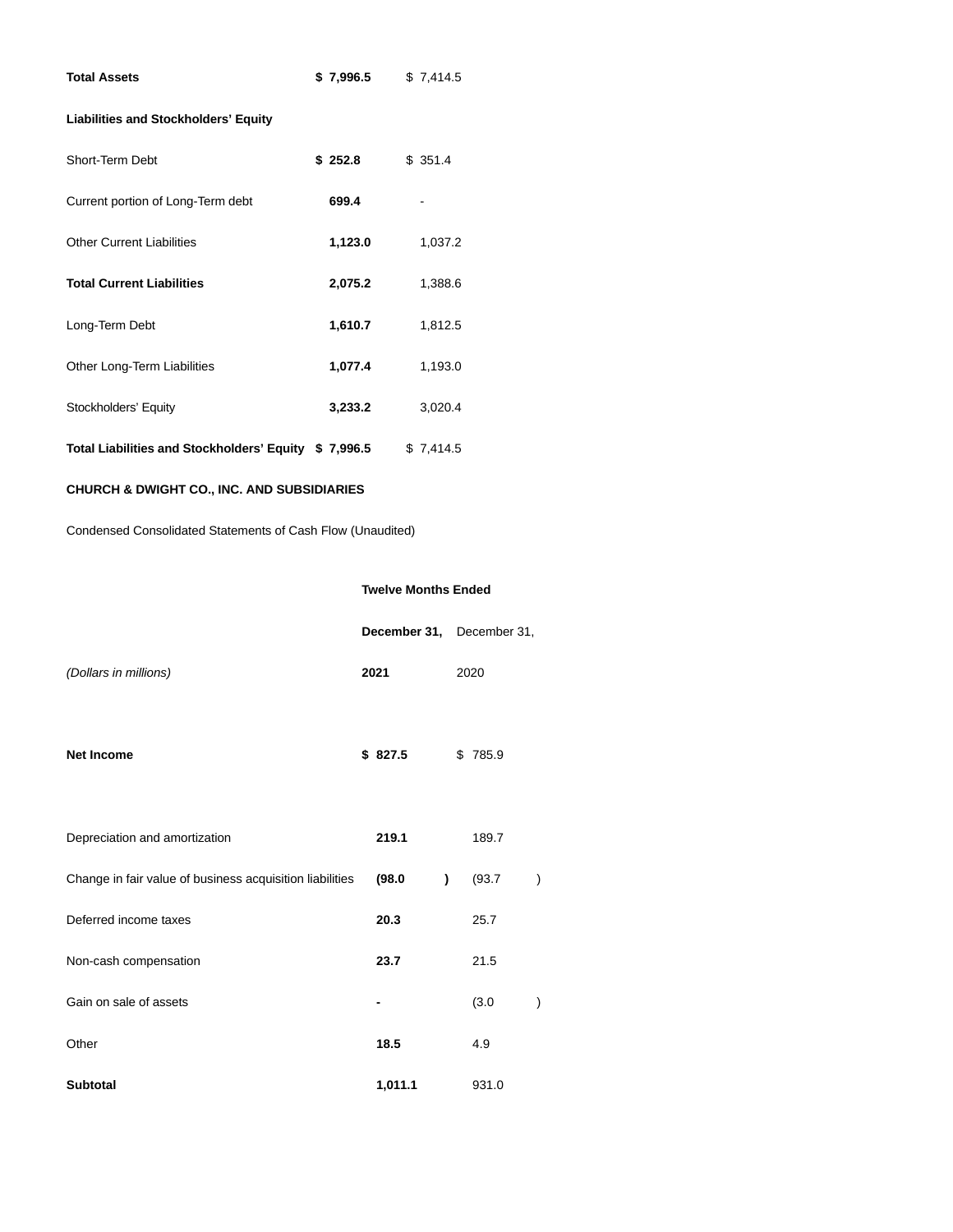Changes in assets and liabilities:

| Accounts receivable                         | 2.4     |               | (13.4)  | $\mathcal{E}$ |
|---------------------------------------------|---------|---------------|---------|---------------|
| Inventories                                 | (29.1   | $\lambda$     | (61.9)  | $\mathcal{E}$ |
| Other current assets                        | (6.1)   | $\mathcal{L}$ | (10.2)  | $\mathcal{E}$ |
| Accounts payable and accrued expenses       | 47.5    |               | 168.0   |               |
| Income taxes payable                        | (16.0)  | $\mathcal{L}$ | 12.2    |               |
| Other                                       | (16.0)  | $\mathcal{L}$ | (35.4)  | $\mathcal{E}$ |
| Net cash from operating activities          | 993.8   |               | 990.3   |               |
|                                             |         |               |         |               |
| Capital expenditures                        | (118.8) | $\mathcal{L}$ | (98.9)  | $\mathcal{E}$ |
| Acquisition                                 | (556.0) | $\lambda$     | (512.7) | $\mathcal{E}$ |
| Proceeds from sale of assets                | -       |               | 7.0     |               |
| Other                                       | (7.2)   | $\mathcal{L}$ | (3.5)   | $\mathcal{E}$ |
| Net cash (used in) investing activities     | (682.0) | $\mathcal{L}$ | (608.1) | $\mathcal{E}$ |
|                                             |         |               |         |               |
| Net change in long-term debt                | 499.2   |               |         |               |
| Net change in short-term debt               | (98.5)  | $\lambda$     | 99.0    |               |
| Payment of cash dividends                   | (247.5  | $\mathcal{L}$ | (237.3) | $\mathcal{E}$ |
| Proceeds from stock option exercises        | 98.7    |               | 93.0    |               |
| Purchase of treasury stock                  | (500.0) | $\mathcal{L}$ | (300.0) | $\big)$       |
| Payment of business acquisition liabilities |         |               | (14.5)  | $\mathcal{E}$ |
| Deferred financing and other                | (4.0)   | $\mathcal{L}$ | (0.3)   | $\big)$       |
| Net cash (used in) financing activities     | (252.1  | $\lambda$     | (360.1) | $\mathcal{C}$ |
|                                             |         |               |         |               |
| F/X impact on cash                          | (2.3)   | $\mathcal{L}$ | 5.3     |               |
|                                             |         |               |         |               |

**Net change in cash and cash equivalents \$ 57.4** \$ 27.4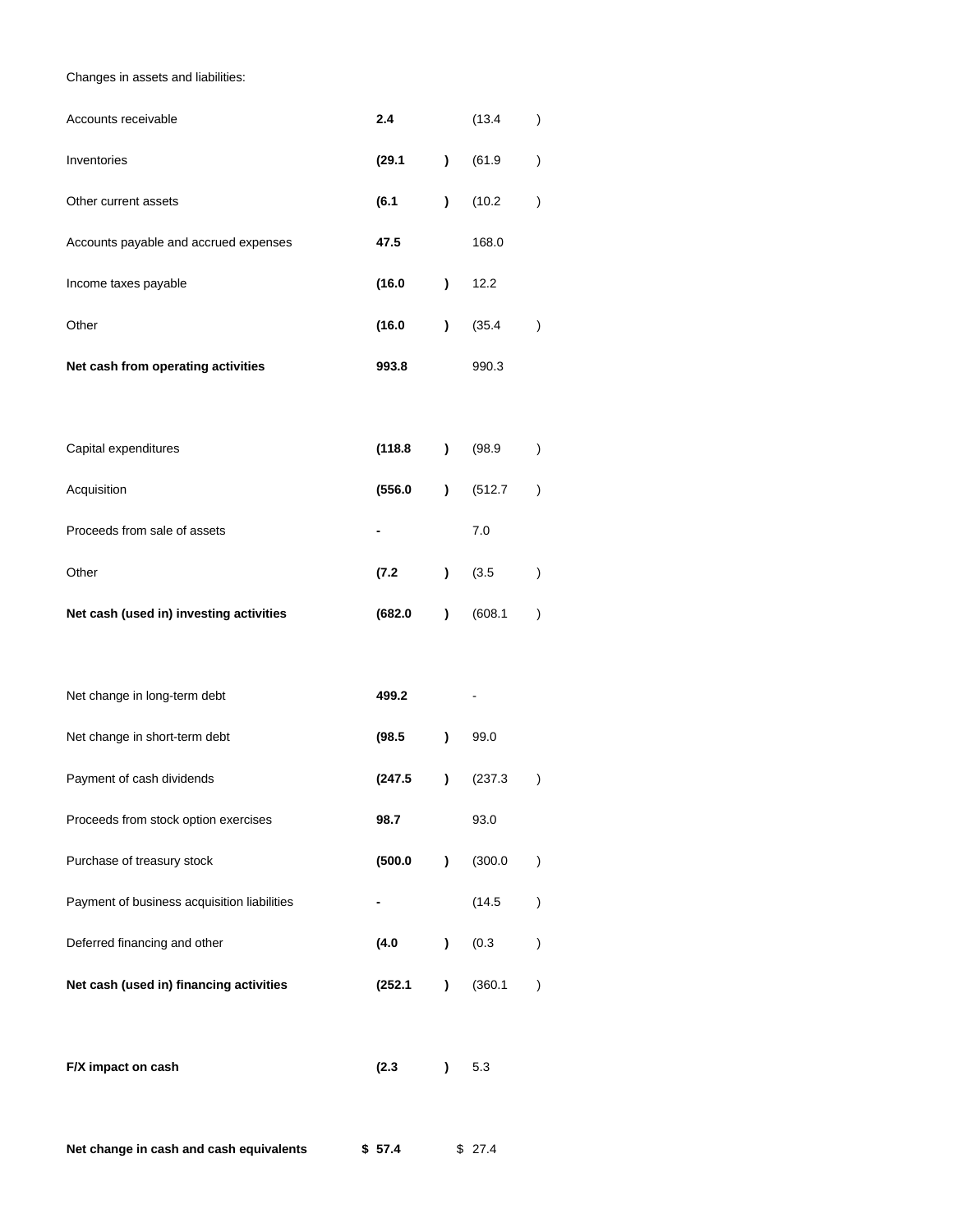## **2021 and 2020 Product Line Net Sales**

|                                    | <b>Three Months Ended</b> |            | Percent |   |  |
|------------------------------------|---------------------------|------------|---------|---|--|
|                                    | 12/31/2021                | 12/31/2020 | Change  |   |  |
| <b>Household Products</b>          | \$549.3                   | \$498.1    | 10.3    | % |  |
| <b>Personal Care Products</b>      | 492.4                     | 492.8      | $-0.1$  | % |  |
| <b>Consumer Domestic</b>           | \$1,041.7                 | \$990.9    | 5.1     | % |  |
| <b>Consumer International</b>      | 242.0                     | 228.5      | 5.9     | % |  |
| Total Consumer Net Sales \$1,283.7 |                           | \$1,219.4  | 5.3     | % |  |
| <b>Specialty Products Division</b> | 85.0                      | 75.9       | 12.0    | % |  |
| <b>Total Net Sales</b>             | \$1,368.7                 | \$1,295.3  | 5.7     | % |  |

|                                    | <b>Twelve Months Ended</b> |            | Percent          |   |  |
|------------------------------------|----------------------------|------------|------------------|---|--|
|                                    | 12/31/2021                 | 12/31/2020 | Change           |   |  |
| <b>Household Products</b>          | \$2,103.0                  | \$2,038.5  | 3.2 <sub>2</sub> | % |  |
| <b>Personal Care Products</b>      | 1,838.9                    | 1,729.1    | 6.4              | % |  |
| <b>Consumer Domestic</b>           | \$3,941.9                  | \$3,767.6  | 4.6              | % |  |
| <b>Consumer International</b>      | 912.2                      | 828.2      | 10.1             | % |  |
| <b>Total Consumer Net Sales</b>    | \$4.854.1                  | \$4,595.8  | 5.6              | % |  |
| <b>Specialty Products Division</b> | 336.0                      | 300.0      | 12.0             | % |  |
| <b>Total Net Sales</b>             | \$5,190.1                  | \$4,895.8  | 6.0              | % |  |

## **Non-GAAP Measures:**

The following discussion addresses the non-GAAP measures used in this press release and reconciliations of these non-GAAP measures to the most directly comparable GAAP measures. These non-GAAP financial measures should not be considered in isolation from or as a substitute for the comparable GAAP measures. The following non-GAAP measures may not be the same as similar measures provided by other companies due to differences in methods of calculation and items and events being excluded.

#### **Organic Sales Growth:**

This press release provides information regarding organic sales growth, namely net sales growth excluding the effect of acquisitions, divestitures and foreign exchange rate changes. Management believes that the presentation of organic sales growth is useful to investors because it enables them to assess, on a consistent basis, sales trends related to products that were marketed by the Company during the entirety of relevant periods, excluding the impact of acquisitions, divestitures, and foreign exchange rate changes that are out of the control of, and do not reflect the performance of the Company and management.

## **Adjusted Selling, General, and Administrative Expense (SG&A):**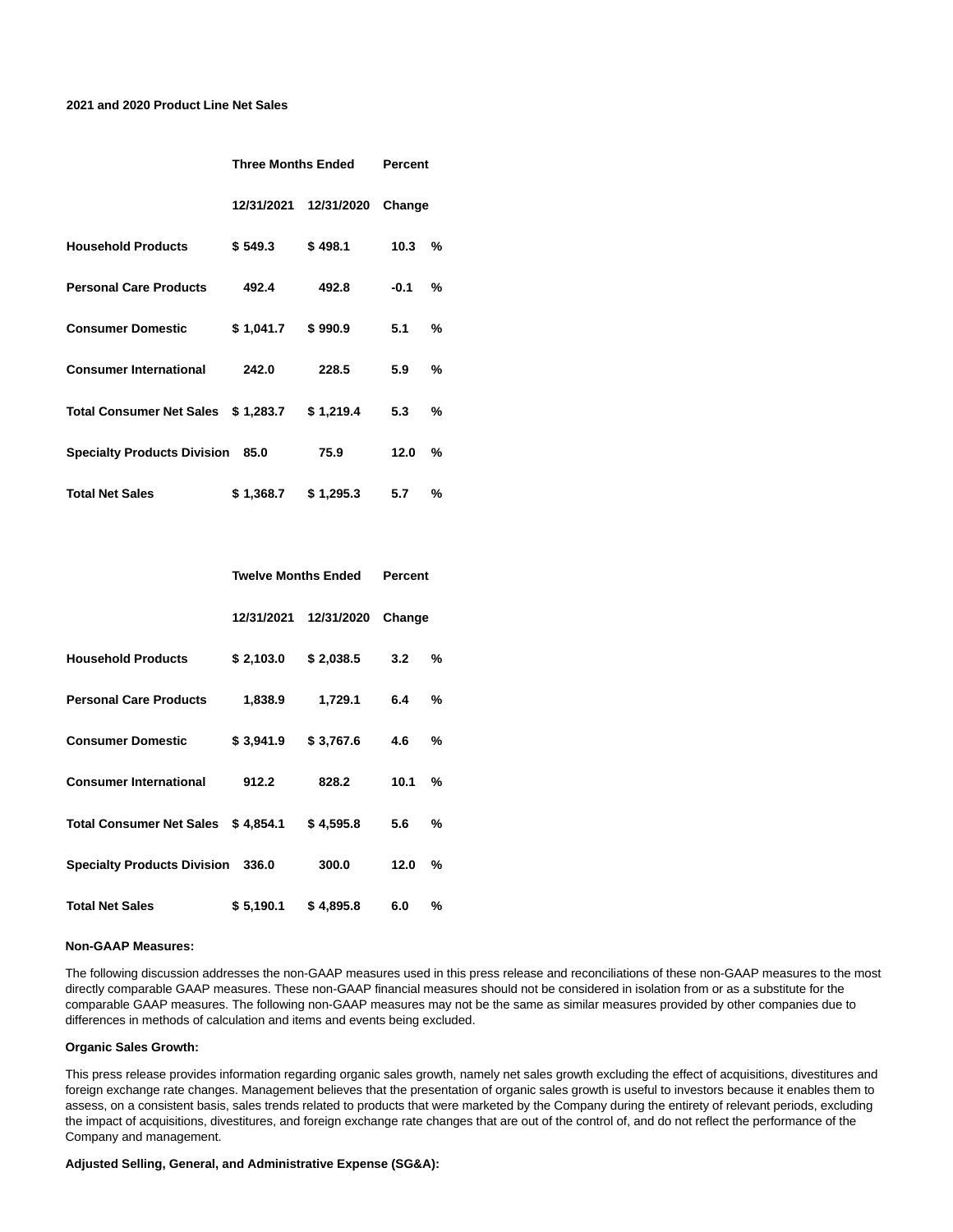This press release also presents adjusted SG&A, namely, SG&A calculated in accordance with GAAP, as adjusted to exclude significant one-time items that are not indicative of the Company's period-to-period performance. We believe that this metric provides investors a useful perspective of underlying business trends and results and provides useful supplemental information regarding our year over year SG&A expense.

#### **Adjusted Income from Operations:**

This press release also presents adjusted income from operations, namely income from operations calculated in accordance with GAAP, as adjusted to exclude significant one-time items that are not indicative of the Company's period-to-period performance. We believe that this metric provides investors a useful perspective of underlying business trends and results and provides useful supplemental information regarding our year over year income from operations.

## **Adjusted EPS:**

This press release also presents adjusted earnings per share, namely, EPS calculated in accordance with GAAP, as adjusted to exclude significant one-time items that are not indicative of the Company's period-to-period performance. We believe that this metric provides investors a useful perspective of underlying business trends and results and provides useful supplemental information regarding our year over year EPS growth.

### **CHURCH & DWIGHT CO., INC.**

#### **Organic Sales**

#### **Three Months Ended 12/31/2021**

|                                  | Total  |   |        |   |                           |      | Worldwide Consumer Consumer |   | <b>Specialty</b> |   |
|----------------------------------|--------|---|--------|---|---------------------------|------|-----------------------------|---|------------------|---|
|                                  |        |   |        |   | Company Consumer Domestic |      | International               |   | <b>Products</b>  |   |
| <b>Reported Sales Growth 5.7</b> |        | % | 5.3    | % | 5.1                       | %    | 5.9                         | % | 12.0             | % |
| Less:                            |        |   |        |   |                           |      |                             |   |                  |   |
| <b>Acquisitions</b>              | 1.2    | % | 1.3    | % | 1.5                       | %    | 0.0                         | % | 0.0              | % |
| Add:                             |        |   |        |   |                           |      |                             |   |                  |   |
| FX / Other                       | $-0.2$ | % | $-0.2$ | % | 0.0                       | %    | $-1.2$                      | % | 0.0              | % |
| <b>Divestitures</b>              | 0.0    | % | 0.0    | % | 0.0                       | $\%$ | 0.0                         | ℅ | 0.0              | % |
|                                  |        |   |        |   |                           |      |                             |   |                  |   |
| Organic Sales Growth 4.3         |        | % | 3.8    | % | 3.6                       | %    | 4.7                         | % | 12.0             | % |

## **Twelve Months Ended 12/31/2021**

| Total                            |       |   |     |   | Worldwide Consumer Consumer                      | <b>Specialty</b> |      |   |
|----------------------------------|-------|---|-----|---|--------------------------------------------------|------------------|------|---|
|                                  |       |   |     |   | Company Consumer Domestic International Products |                  |      |   |
| <b>Reported Sales Growth 6.0</b> | % 5.6 | % | 4.6 | % | 10.1                                             | %                | 12.0 | % |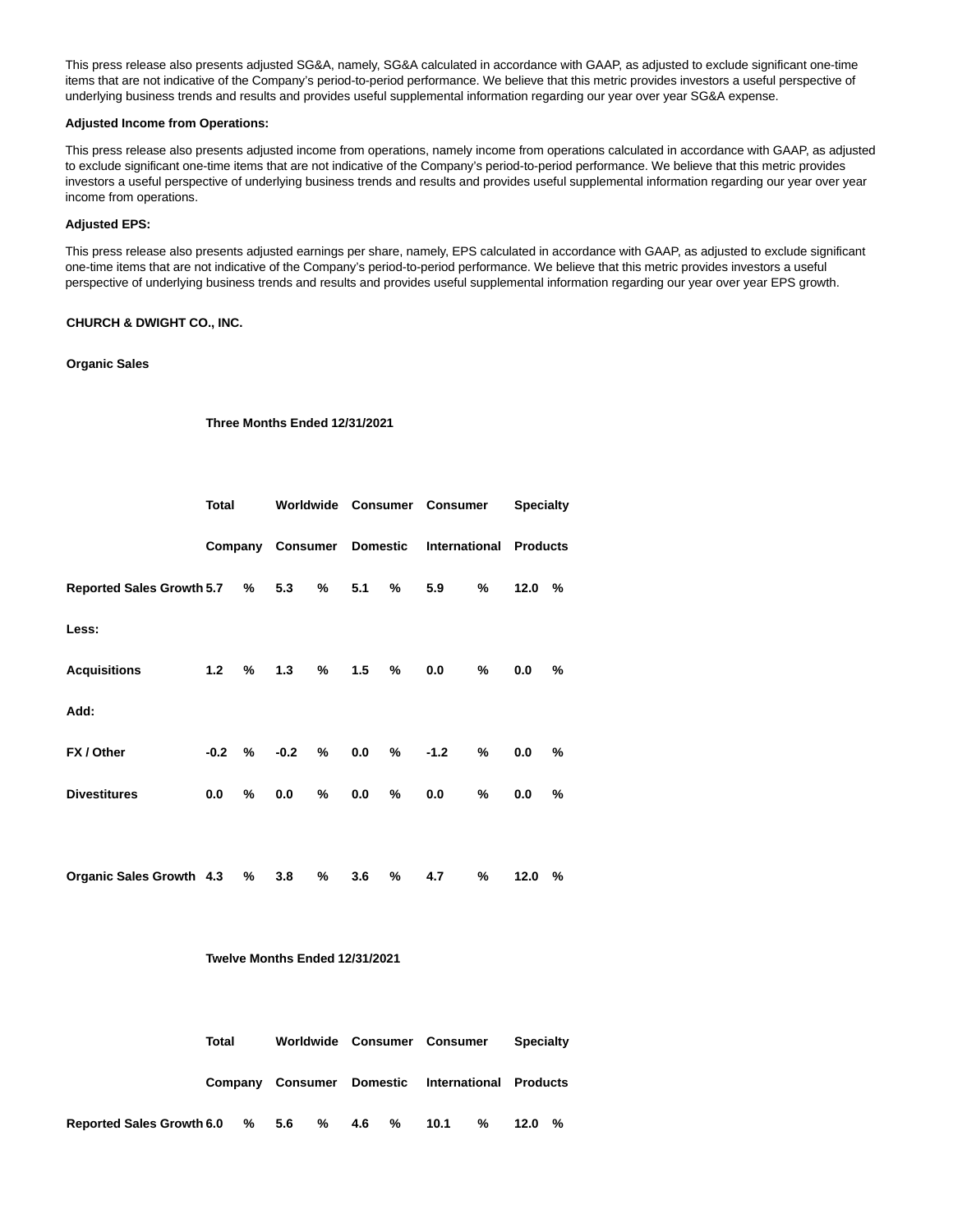## **Less:**

| <b>Acquisitions</b>      | 0.8    | % | 0.9    | % | 1.0 | % | 0.0    | % | 0.0  | % |
|--------------------------|--------|---|--------|---|-----|---|--------|---|------|---|
| Add:                     |        |   |        |   |     |   |        |   |      |   |
| FX / Other               | $-0.9$ | % | $-0.9$ | % | 0.0 | % | $-5.1$ | % | 0.0  | % |
| <b>Divestitures</b>      | 0.0    | % | 0.0    | % | 0.0 | % | 0.0    | % | 0.0  | % |
|                          |        |   |        |   |     |   |        |   |      |   |
| Organic Sales Growth 4.3 |        | % | 3.8    | % | 3.6 | % | 5.0    | % | 12.0 | % |

## **CHURCH & DWIGHT CO., INC.**

**Reconciliation of GAAP Measures to Non-GAAP Measures (Unaudited)**

## **(Dollars in millions, except per share data)**

|                                         | For the quarter ended<br>December 31, 2021 |         |  | For the quarter ended<br>December 31, 2020 |           |   | Change |     |
|-----------------------------------------|--------------------------------------------|---------|--|--------------------------------------------|-----------|---|--------|-----|
|                                         |                                            | % of NS |  |                                            | $%$ of NS |   |        |     |
| <b>Adjusted SG&amp;A Reconciliation</b> |                                            |         |  |                                            |           |   |        |     |
| <b>SG&amp;A</b> – Reported              | \$203.7                                    | 14.9    |  | % \$165.2                                  | 12.8      |   | % 210  | bps |
| <b>Flawless Earn-Out Adjustment</b>     | ۰                                          |         |  | 22.0                                       | 1.6       | % | $-160$ | bps |
| SG&A - Adjusted (non-GAAP)              | \$203.7                                    | 14.9    |  | % \$187.2                                  | 14.4      | % | 50     | bps |

| <b>Adjusted Income From Operations</b>   | For the quarter ended<br>December 31, 2021 |           | For the quarter ended<br>December 31, 2020 |         |             | Change |  |
|------------------------------------------|--------------------------------------------|-----------|--------------------------------------------|---------|-------------|--------|--|
|                                          |                                            | $%$ of NS |                                            | % of NS |             |        |  |
| <b>Income From Operations - Reported</b> | \$176.4                                    | 12.9      | $%$ \$190.6                                | 14.6    | %<br>$-170$ | bps    |  |
| <b>Flawless Earn-Out Adjustment</b>      | ۰                                          |           | $-22.0$                                    | $-1.6$  | %<br>160    | bps    |  |
| Income From Operations - Adjusted        | \$176.4                                    | 12.9      | % \$168.6                                  | 13.0    | %<br>-10    | bps    |  |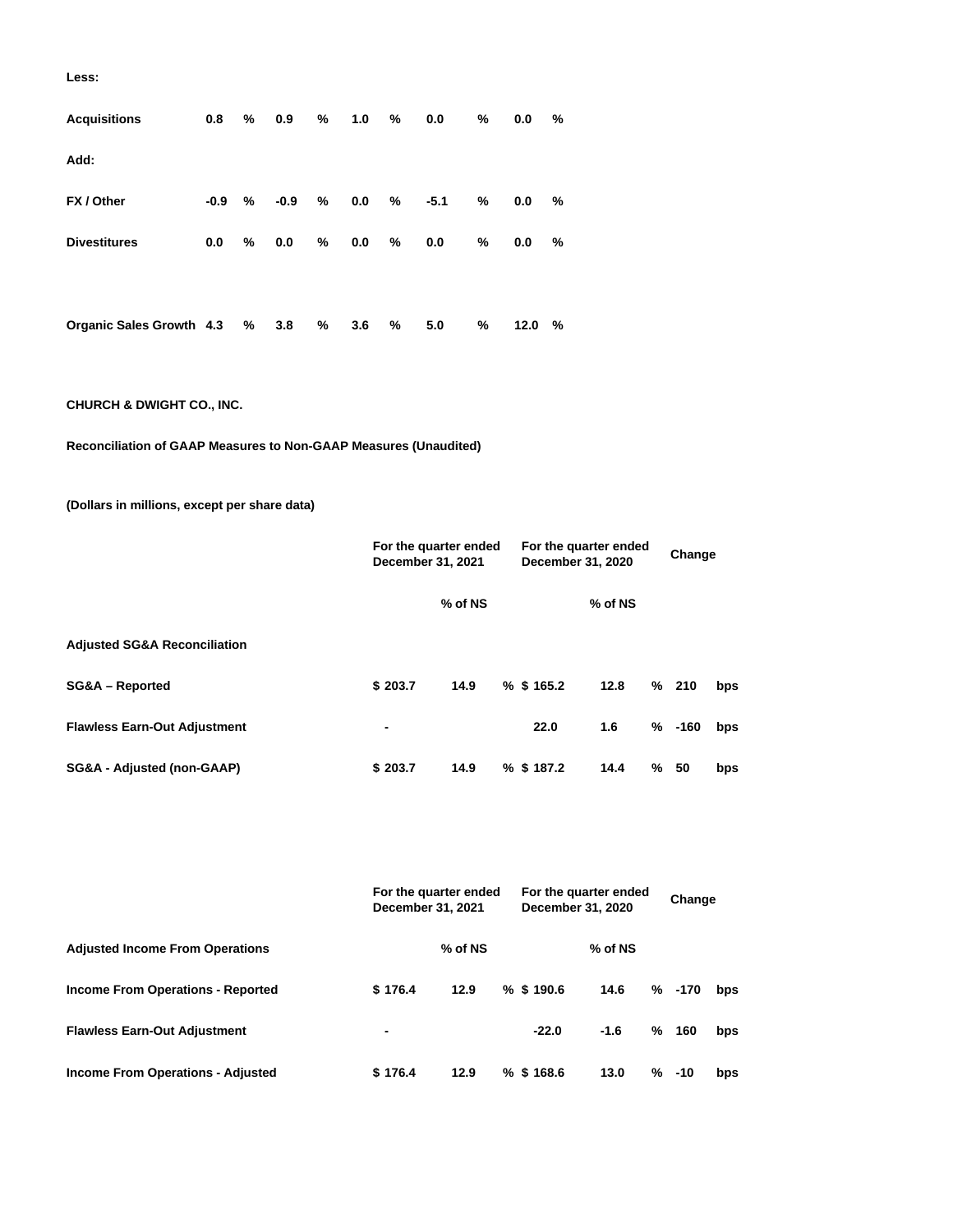|                                                          | For the quarter ended<br>December 31, 2021 | For the quarter ended<br>December 31, 2020 | Change |
|----------------------------------------------------------|--------------------------------------------|--------------------------------------------|--------|
| Adjusted Diluted Earnings Per Share Reconciliation       |                                            |                                            |        |
| <b>Diluted Earnings Per Share - Reported</b>             | \$0.64                                     | \$0.59                                     | 8.5%   |
| <b>Flawless Earn-Out Adjustment</b>                      |                                            | $-0.06$                                    |        |
| Diluted Earnings Per Share - Adjusted (non-GAAP) \$ 0.64 |                                            | \$0.53                                     | 20.8%  |

|                                                           | For the year ended<br>December 31, 2021 | For the year ended<br>December 31, 2020 | Change  |
|-----------------------------------------------------------|-----------------------------------------|-----------------------------------------|---------|
| <b>Adjusted Diluted Earnings Per Share Reconciliation</b> |                                         |                                         |         |
| <b>Diluted Earnings Per Share - Reported</b>              | \$3.32                                  | \$3.12                                  | 6.4 $%$ |
| <b>Flawless Earn-Out Adjustment</b>                       | $-0.30$                                 | $-0.28$                                 |         |
| Gain on Sale of International Brand                       |                                         | $-0.01$                                 |         |
| Diluted Earnings Per Share - Adjusted (non-GAAP) \$3.02   |                                         | \$2.83                                  | 6.7 $%$ |

**Reported and Organic Forecasted Sales Reconciliation**

|                                  | For the Quarter For the Year |   |                                  |   |
|----------------------------------|------------------------------|---|----------------------------------|---|
|                                  | <b>Ended</b>                 |   | Ended                            |   |
|                                  |                              |   | March 31, 2022 December 31, 2022 |   |
| <b>Reported Sales Growth 3.5</b> |                              | % | 6.5                              | % |
| <b>Less: Acquisition</b>         | -2.0                         | ℅ | -2.0                             | % |

**Organic Sales Growth 1.5 % 4.5 %**

View source version on [businesswire.com:](http://businesswire.com/)<https://www.businesswire.com/news/home/20220128005104/en/>